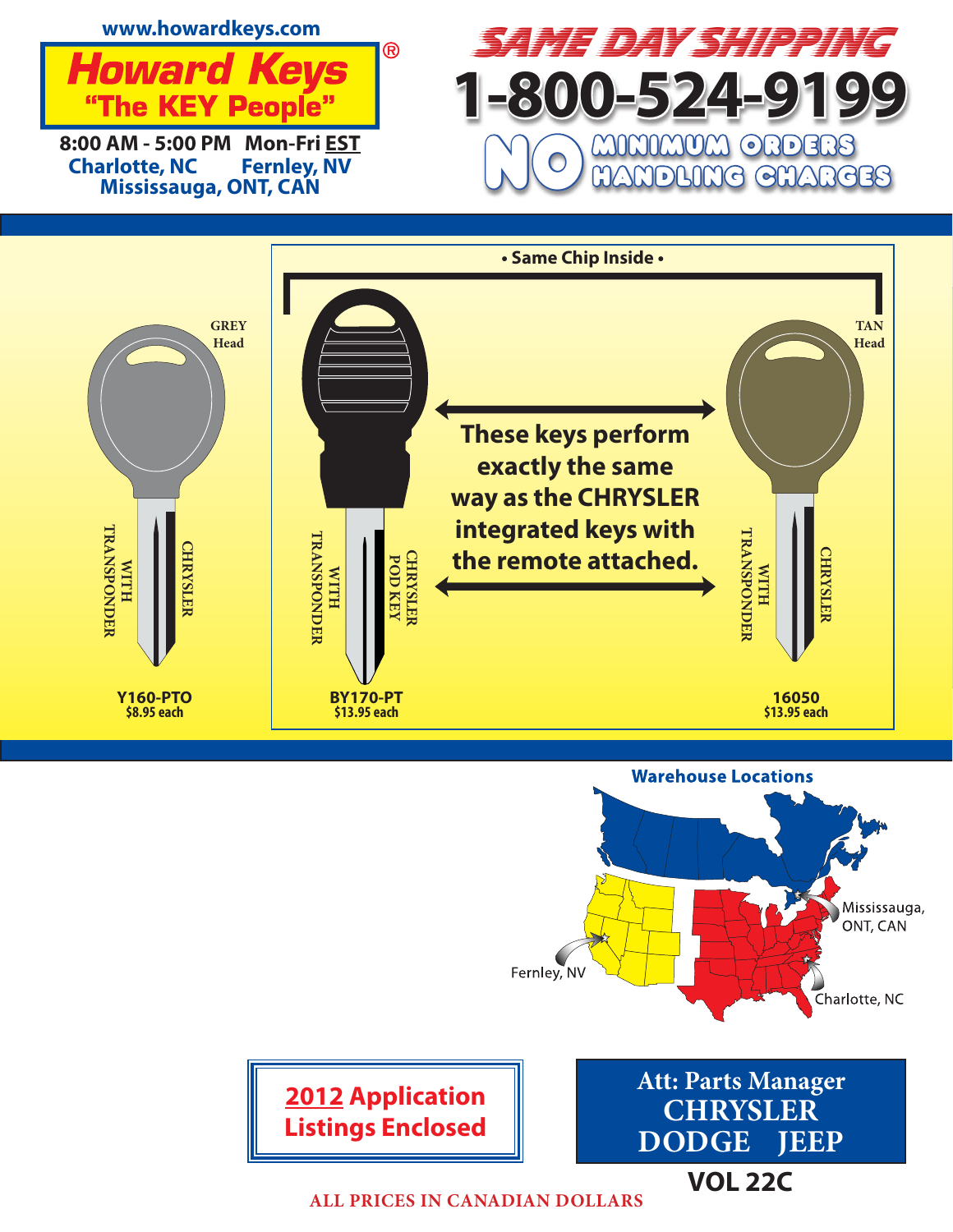Tel: 1-800-524-9199

| <b>CHRYSLER</b>                                |                      |                    | <b>ALL METAL</b>                                                             |                                                              | <b>PLASTIC HEAD</b>                |                                                            |                               |                                   |  |
|------------------------------------------------|----------------------|--------------------|------------------------------------------------------------------------------|--------------------------------------------------------------|------------------------------------|------------------------------------------------------------|-------------------------------|-----------------------------------|--|
|                                                |                      | <b>Code Series</b> | Part#                                                                        | <b>Full Box</b><br>50 per box                                | <b>Open Quantity</b><br>10 per bag | Part#                                                      | <b>Full Box</b><br>25 per box | <b>Open Quantity</b><br>5 per bag |  |
| 200                                            | 2011-2012 ALL        | M1-M2618           |                                                                              |                                                              |                                    | $\rightarrow$ TRANSPONDER 16050* \$13.95 each $\leftarrow$ |                               |                                   |  |
| 300, 300C                                      | 2008-2012 ALL        | M1-M2618           | $\rightarrow$ TRANSPONDER BY170-PT* \$13.95 each $\leftarrow$                |                                                              |                                    |                                                            |                               |                                   |  |
|                                                | 2005-2007 ALL        | M1-M2618           |                                                                              |                                                              |                                    | $\rightarrow$ TRANSPONDER 16050* \$13.95 each $\leftarrow$ |                               |                                   |  |
| 300M                                           | 1999-2004 ALL        | M1-M2618           |                                                                              | $\rightarrow$ TRANSPONDER Y160-PTO* \$8.95 each $\leftarrow$ |                                    |                                                            |                               |                                   |  |
| <b>ASPEN</b>                                   | 2007-2009 ALL        | M1-M2618           |                                                                              | $\rightarrow$ TRANSPONDER 16050* \$13.95 each $\leftarrow$   |                                    |                                                            |                               |                                   |  |
|                                                |                      | M1-M2618           | $\rightarrow$ TRANSPONDER Y160-PTO* \$8.95 each $\leftarrow$                 |                                                              |                                    |                                                            |                               |                                   |  |
| <b>CIRRUS</b>                                  | 1999-2000 ALL        |                    | Y159                                                                         | .65 each                                                     | .75 each                           | $Y159-P$                                                   | .90 each                      | <b>1.05</b> each                  |  |
|                                                | 1995-1998 ALL        | L1-L3580           | Y157                                                                         | .65 each                                                     | .75 each                           | $Y157-P$                                                   | $.85$ each                    | 1.00 each                         |  |
|                                                |                      |                    | $\rightarrow$ TRANSPONDER Y160-PTO* \$8.95 each $\rightarrow$                |                                                              |                                    |                                                            |                               |                                   |  |
|                                                | 1998-2004 ALL        | M1-M2618           | Y159                                                                         | .65 each                                                     | .75 each                           | $Y159-P$                                                   | <b>.90</b> each               | $1.05$ each                       |  |
| <b>CONCORDE</b>                                | 1994-1997 ALL        | L1-L3580           | Y157                                                                         | .65 each                                                     | .75 each                           | $Y157-P$                                                   | .85 each                      | 1.00 each                         |  |
|                                                | 1993<br>ALL          |                    | Y155                                                                         | .50 each                                                     | .60 each                           | $Y155-P$                                                   | .90 each                      | 1.05 each                         |  |
|                                                | <b>VALET</b><br>1993 | J1-L3580           | 1793V                                                                        | .40 each                                                     | .50 each                           |                                                            |                               |                                   |  |
| <b>CROSSFIRE</b>                               | 2003-2008 ALL        | 3501-6700          |                                                                              |                                                              |                                    | $\rightarrow$ HIGH SECURITY DEALER KEY, ORDERED BY VIN#    |                               |                                   |  |
| <b>LHS</b>                                     | 1999-2001 ALL        | M1-M2618           | $\rightarrow$ TRANSPONDER Y160-PTO* \$8.95 each $\leftarrow$                 |                                                              |                                    |                                                            |                               |                                   |  |
|                                                | 1998-2001 ALL        | M1-M2618           | $\rightarrow$ TRANSPONDER Y160-PTO* \$8.95 each $\leftarrow$                 |                                                              |                                    |                                                            |                               |                                   |  |
| <b>NEW YORKER</b>                              | 1994-1997 ALL        | L1-L3580           | Y157                                                                         | .65 each                                                     | .75 each                           | $Y157-P$                                                   | .85 each                      | <b>1.00</b> each                  |  |
| <b>PACIFICA</b>                                | 2004-2008 ALL        | M1-M2618           |                                                                              |                                                              |                                    | $\rightarrow$ TRANSPONDER 16050* \$13.95 each $\leftarrow$ |                               |                                   |  |
| <b>PROWLER</b>                                 | 2001-2003 ALL        | L1-L3580           | Y157                                                                         | .65 each                                                     | .75 each                           | $Y157-P$                                                   | .85 each                      | 1.00 each                         |  |
|                                                | 2006-2011 ALL        | M1-M2618           | $\rightarrow$ TRANSPONDER 16050* \$13.95 each $\leftarrow$                   |                                                              |                                    |                                                            |                               |                                   |  |
| <b>PT CRUISER</b>                              |                      | M1-M2618           | $\rightarrow$ TRANSPONDER Y160-PTO* \$8.95 each $\leftarrow$                 |                                                              |                                    |                                                            |                               |                                   |  |
|                                                | 2001-2005 ALL        |                    | Y159                                                                         | $.65$ each                                                   | .75 each                           | $Y159-P$                                                   | .90 each                      | 1.05 each                         |  |
| <b>SEBRING</b>                                 | 2007-2011 ALL        | M1-M2618           | $\rightarrow$ TRANSPONDER 16050* \$13.95 each $\leftarrow$                   |                                                              |                                    |                                                            |                               |                                   |  |
| CONVERTIBLE,                                   |                      | M1-M2618           | $\rightarrow$ TRANSPONDER Y160-PTO* \$8.95 each $\leftarrow$                 |                                                              |                                    |                                                            |                               |                                   |  |
| <b>SEBRING SEDAN '01</b>                       | 1998-2006 ALL        |                    | Y159                                                                         | $.65$ each                                                   | .75 each                           | $Y159-P$                                                   | .90 each                      | $1.05$ each                       |  |
| (4 DOOR)                                       | 1996-1997 ALL        | L1-L3580           | Y157                                                                         | .65 each                                                     | .75 each                           | $Y157-P$                                                   | .85 each                      | <b>1.00</b> each                  |  |
|                                                | 2002-2008 ALL        | F1-F1571           | $\rightarrow$ TRANSPONDER 692353 "N" CHIP** \$13.95 each $\leftarrow$        |                                                              |                                    |                                                            |                               |                                   |  |
|                                                | 2001<br>ALL          | F1-F1571           | $\rightarrow$ TRANSPONDER 692354 "R" CHIP** \$13.95 each $\leftarrow$        |                                                              |                                    |                                                            |                               |                                   |  |
| <b>SEBRING COUPE</b>                           | 1998-2000 ALL        |                    | $MIT4***$                                                                    | .65 each                                                     | .75 each                           | $MIT4-P***$                                                | .85 each                      | <b>1.00</b> each                  |  |
| (2 DOOR)                                       | '98-'00 VALET        | E5001-E7679        | $MIT2***$                                                                    | .75 each                                                     | .85 each                           |                                                            |                               |                                   |  |
|                                                | 1996-1997 ALL        | E5001-E7679        | $MIT4***$                                                                    | .65 each                                                     | .75 each                           | $MIT4-P***$                                                | .85 each                      | <b>1.00</b> each                  |  |
|                                                | 1995<br>ALL          | E5001-E7679        | $MIT1***$                                                                    | .60 each                                                     | .70 each                           | $MIT1-P***$                                                | .85 each                      | $1.00$ each                       |  |
|                                                | 2008-2012 ALL        | M1-M2618           | TRANSPONDER BY170-PT* \$13.95 each $\triangleleft$                           |                                                              |                                    |                                                            |                               |                                   |  |
| TOWN &<br><b>COUNTRY VAN,</b><br>VOYAGER ('01) | 2004-2007 ALL        | M1-M2618           | $\blacktriangleright$ TRANSPONDER 16050* \$13.95 each $\blacktriangleleft$   |                                                              |                                    |                                                            |                               |                                   |  |
|                                                |                      | M1-M2618           | $\blacktriangleright$ TRANSPONDER Y160-PTO* \$8.95 each $\blacktriangleleft$ |                                                              |                                    |                                                            |                               |                                   |  |
|                                                | 2001-2003 ALL        |                    | Y159                                                                         | .65 each                                                     | .75 each                           | $Y159-P$                                                   | <b>.90</b> each               | <b>1.05</b> each                  |  |
|                                                | 1998-2000 ALL        | M1-M2618           | Y159                                                                         | .65 each                                                     | .75 each                           | $Y159-P$                                                   | .90 each                      | 1.05 each                         |  |
| *For Test/Service Key Use Y159                 |                      |                    | Prices subject to change.<br>Terms of Sale: Net F.O.B. Warehouse             |                                                              |                                    |                                                            |                               |                                   |  |

\*\*For Test/Service Key Use MIT6

\*\*\*Should be able to substitute MIT1, MIT2 or MIT4

**In the attached charts, we have listed the most common applications. We believe the applications shown are accurate. However, due to possible production changes and crossover model years, we can not guarantee them. If you have any questions or need an application not listed, please call our office.**

**Howard Keys**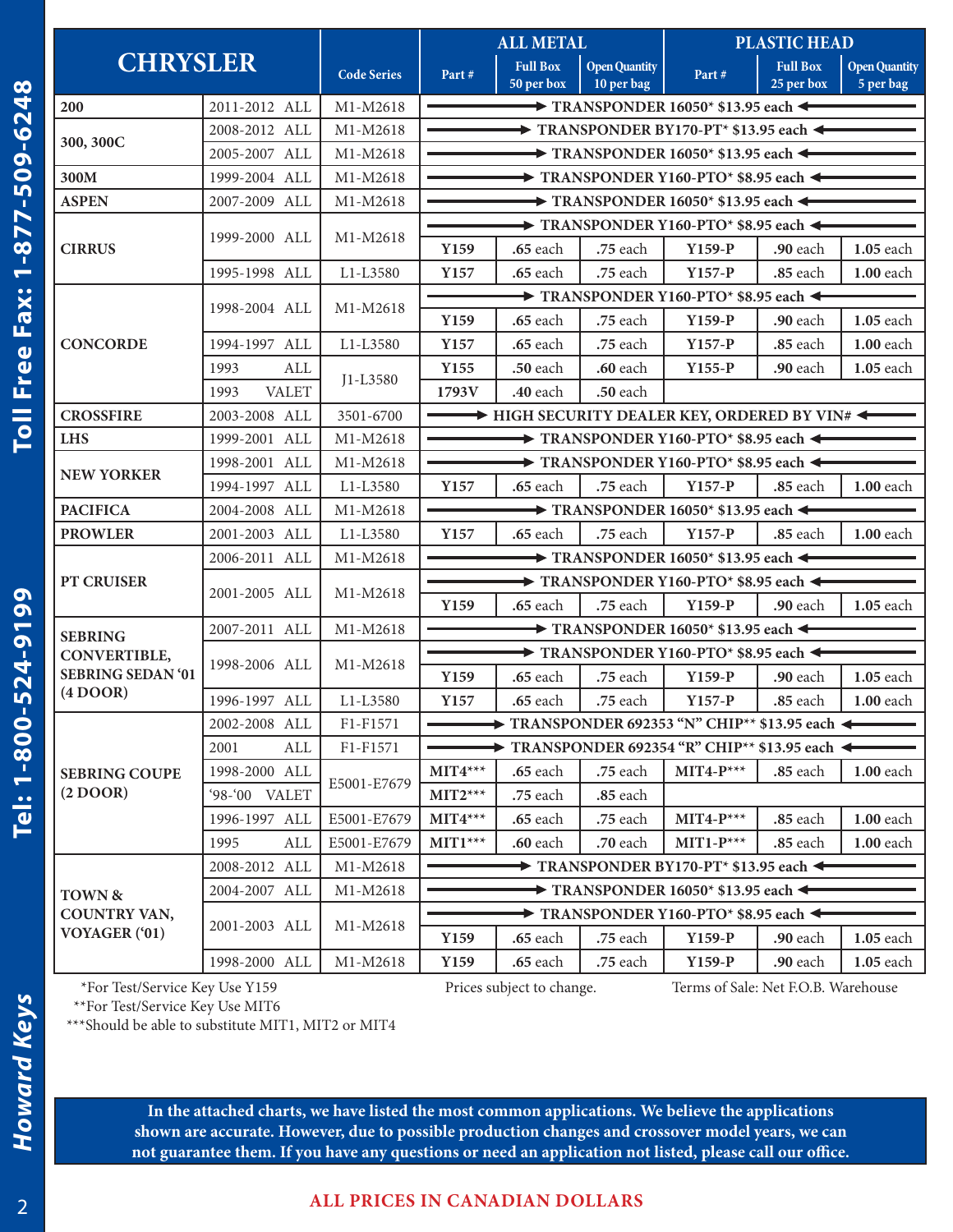| <b>DODGE</b>                    |                                                 | <b>Code Series</b>               | <b>ALL METAL</b>                                                                                                           |                               | <b>PLASTIC HEAD</b>                |                                                                       |                               |                                   |  |  |
|---------------------------------|-------------------------------------------------|----------------------------------|----------------------------------------------------------------------------------------------------------------------------|-------------------------------|------------------------------------|-----------------------------------------------------------------------|-------------------------------|-----------------------------------|--|--|
|                                 |                                                 |                                  | Part#                                                                                                                      | <b>Full Box</b><br>50 per box | <b>Open Quantity</b><br>10 per bag | Part#                                                                 | <b>Full Box</b><br>25 per box | <b>Open Quantity</b><br>5 per bag |  |  |
|                                 | 2007-2012 ALL                                   | M1-M2618                         | $\rightarrow$ TRANSPONDER 16050* \$13.95 each $\leftarrow$                                                                 |                               |                                    |                                                                       |                               |                                   |  |  |
| <b>AVENGER</b>                  | 1996-2000 ALL                                   | E5001-E7679                      | $MIT4***$                                                                                                                  | $.65$ each                    | .75 each                           | $MIT4-P***$                                                           | .85 each                      | 1.00 each                         |  |  |
|                                 | ALL<br>1995                                     | E5001-E7679                      | $MIT1***$                                                                                                                  | .60 each                      | .70 each                           | $MIT1-P***$                                                           | .85 each                      | 1.00 each                         |  |  |
| <b>CALIBER</b>                  | 2006-2012 ALL                                   | M1-M2618                         | $\rightarrow$ TRANSPONDER 16050* \$13.95 each $\leftarrow$                                                                 |                               |                                    |                                                                       |                               |                                   |  |  |
| <b>CHALLENGER</b>               | 2008-2012 ALL                                   | M1-M2618                         | $\rightarrow$ TRANSPONDER BY170-PT* \$13.95 each $\leftarrow$                                                              |                               |                                    |                                                                       |                               |                                   |  |  |
|                                 | 2008-2012 ALL                                   | M1-M2618                         | $\rightarrow$ TRANSPONDER BY170-PT* \$13.95 each $\rightarrow$                                                             |                               |                                    |                                                                       |                               |                                   |  |  |
| <b>CHARGER</b>                  | 2005-2007 ALL                                   | M1-M2618                         | $\rightarrow$ TRANSPONDER 16050* \$13.95 each $\leftarrow$                                                                 |                               |                                    |                                                                       |                               |                                   |  |  |
|                                 |                                                 | M1-M2618                         | $\blacktriangleright$ TRANSPONDER Y160-PTO* \$8.95 each $\blacktriangleleft$                                               |                               |                                    |                                                                       |                               |                                   |  |  |
|                                 | 1998-2004 ALL                                   |                                  | Y <sub>159</sub>                                                                                                           | .65 each                      | .75 each                           | $Y159-P$                                                              | .90 each                      | 1.05 each                         |  |  |
| <b>INTREPID</b>                 | 1994-1997 ALL                                   | L1-L3580                         | Y157                                                                                                                       | .65 each                      | .75 each                           | $Y157-P$                                                              | .85 each                      | <b>1.00</b> each                  |  |  |
|                                 | ALL<br>1993                                     |                                  | Y155                                                                                                                       | .50 each                      | <b>.60</b> each                    | $Y155-P$                                                              | .90 each                      | 1.05 each                         |  |  |
|                                 | <b>VALET</b><br>1993                            | J1-L3580                         | 1793V                                                                                                                      | .40 each                      | .50 each                           |                                                                       |                               |                                   |  |  |
| <b>JOURNEY</b>                  | 2009-2012 ALL                                   | M1-M2618                         |                                                                                                                            |                               |                                    | $\rightarrow$ TRANSPONDER BY170-PT* \$13.95 each $\rightarrow$        |                               |                                   |  |  |
|                                 | 2008-2009 ALL                                   | M1-M2618                         |                                                                                                                            |                               |                                    |                                                                       |                               |                                   |  |  |
| <b>MAGNUM</b>                   | 2005-2007 ALL                                   |                                  | $\rightarrow$ TRANSPONDER BY170-PT* \$13.95 each $\leftarrow$                                                              |                               |                                    |                                                                       |                               |                                   |  |  |
|                                 |                                                 | M1-M2618                         | $\rightarrow$ TRANSPONDER 16050* \$13.95 each $\leftarrow$<br>TRANSPONDER Y160-PTO* \$8.95 each <                          |                               |                                    |                                                                       |                               |                                   |  |  |
|                                 | 2000-2006 ALL                                   | M1-M2618                         |                                                                                                                            |                               |                                    |                                                                       |                               |                                   |  |  |
| <b>NEON, SRT</b>                | 1998-2005 ALL                                   | M1-M2618                         | Y157                                                                                                                       | .65 each                      | .75 each                           | $Y157-P$                                                              | .85 each                      | <b>1.00</b> each                  |  |  |
|                                 | 1994-1997 ALL                                   | L1-L3580                         | Y157                                                                                                                       | .65 each                      | .75 each                           | $Y157-P$                                                              | .85 each                      | 1.00 each                         |  |  |
| NITRO (SLT, SXT)                | 2007-2012 ALL                                   | M1-M2618                         |                                                                                                                            |                               |                                    | $\rightarrow$ TRANSPONDER 16050* \$13.95 each $\leftarrow$            |                               |                                   |  |  |
| <b>STRATUS COUPE</b>            | 2001-2006 ALL                                   | F1-F1571                         |                                                                                                                            |                               |                                    | $\rightarrow$ TRANSPONDER 692353 "N" CHIP** \$13.95 each $\leftarrow$ |                               |                                   |  |  |
| (2 DOOR)                        | 2001<br>ALL                                     | F1-F1571                         | $\blacktriangleright$ TRANSPONDER 692354 "R" CHIP** \$13.95 each $\blacktriangleright$                                     |                               |                                    |                                                                       |                               |                                   |  |  |
|                                 | 1999-2006 ALL                                   | M1-M2618                         |                                                                                                                            |                               |                                    | $\rightarrow$ TRANSPONDER Y160-PTO* \$8.95 each $\leftarrow$          |                               |                                   |  |  |
| <b>STRATUS SEDAN</b>            |                                                 |                                  | Y159                                                                                                                       | .65 each                      | .75 each                           | $Y159-P$                                                              | <b>.90</b> each               | <b>1.05</b> each                  |  |  |
| (4 DOOR)                        | 1998<br>ALL                                     | M1-M2618                         | Y159                                                                                                                       | <b>.65</b> each               | .75 each                           | $Y159-P$                                                              | .90 each                      | $1.05$ each                       |  |  |
|                                 | 1995-1997 ALL                                   | L1-L3580                         | Y157                                                                                                                       | .65 each                      | .75 each                           | $Y157-P$                                                              | .85 each                      | 1.00 each                         |  |  |
|                                 | 2003-2006 ALL                                   | M1-M2618                         | Y159                                                                                                                       | .65 each                      | .75 each                           | Y159-P                                                                | .90 each                      | 1.05 each                         |  |  |
| <b>VIPER</b>                    | 1998-2002 ALL                                   | M1-M2618                         | Y157                                                                                                                       | .65 each                      | .75 each                           | $Y157-P$                                                              | .85 each                      | <b>1.00</b> each                  |  |  |
|                                 | 1994-1997 ALL                                   | L1-L3580                         | Y <sub>157</sub>                                                                                                           | <b>.65</b> each               | .75 each                           | $Y157-P$                                                              | <b>.85</b> each               | $1.00$ each                       |  |  |
|                                 | 2008-2012 ALL                                   | M1-M2618                         | $\rightarrow$ TRANSPONDER BY170-PT* \$13.95 each $\leftarrow$                                                              |                               |                                    |                                                                       |                               |                                   |  |  |
|                                 | 2004-2007 ALL<br>2001-2003 ALL<br>1998-2000 ALL | M1-M2618<br>M1-M2618<br>M1-M2618 |                                                                                                                            |                               |                                    | $\rightarrow$ TRANSPONDER 16050* \$13.95 each $\leftarrow$            |                               |                                   |  |  |
|                                 |                                                 |                                  | Y <sub>159</sub>                                                                                                           | <b>.65</b> each               | .75 each                           | $Y159-P$                                                              | <b>.90</b> each               | $1.05$ each                       |  |  |
| CARAVAN,                        |                                                 |                                  |                                                                                                                            |                               |                                    | $\rightarrow$ TRANSPONDER Y160-PTO* \$8.95 each $\leftarrow$          |                               |                                   |  |  |
| <b>GRAND CARAVAN</b>            |                                                 |                                  | Y <sub>159</sub>                                                                                                           | <b>.65</b> each               | .75 each                           | $Y159-P$                                                              | .90 each                      | <b>1.05</b> each                  |  |  |
|                                 |                                                 |                                  | Y <sub>159</sub>                                                                                                           | <b>.65</b> each               | .75 each                           | $Y159-P$                                                              | .90 each                      | <b>1.05</b> each                  |  |  |
|                                 | 1996-1997 ALL                                   | L1-L3580                         | Y159                                                                                                                       | <b>.65</b> each               | .75 each                           | $Y159-P$                                                              | <b>.90</b> each               | <b>1.05</b> each                  |  |  |
|                                 | 1994-1995 ALL                                   | L1-L3580                         | Y157                                                                                                                       | <b>.65</b> each               | .75 each                           | $Y157-P$                                                              | <b>.85</b> each               | <b>1.00</b> each                  |  |  |
|                                 | $2005 - 2012$ <sup>x</sup> ALL                  | M1-M2618                         |                                                                                                                            |                               |                                    |                                                                       |                               |                                   |  |  |
|                                 |                                                 |                                  | $\rightarrow$ TRANSPONDER 16050* \$13.95 each $\leftarrow$<br>$\rightarrow$ TRANSPONDER Y160-PTO* \$8.95 each $\leftarrow$ |                               |                                    |                                                                       |                               |                                   |  |  |
| <b>DAKOTA</b><br><b>DURANGO</b> | 2001-2004 ALL                                   | M1-M2618                         |                                                                                                                            |                               |                                    |                                                                       |                               |                                   |  |  |
|                                 | 2001-2010 ALL                                   | M1-M2618                         | Y159                                                                                                                       | <b>.65</b> each               | .75 each                           | $Y159-P$                                                              | .90 each                      | <b>1.05</b> each                  |  |  |
|                                 | 2011-2012 ALL                                   | M1-M2618                         | $\rightarrow$ TRANSPONDER BY170-PT* \$13.95 each $\leftarrow$                                                              |                               |                                    |                                                                       |                               |                                   |  |  |
|                                 | 2005-2009 <sup>x</sup> ALL                      | M1-M2618                         | $\rightarrow$ TRANSPONDER 16050* \$13.95 each $\leftarrow$                                                                 |                               |                                    |                                                                       |                               |                                   |  |  |
|                                 | $2004^{\text{X}}$<br>ALL                        | M1-M2618                         |                                                                                                                            |                               |                                    | <b>← OEM TRANSPONDER 5175786AB*‡ CALL FOR PRICE ←</b>                 |                               |                                   |  |  |
|                                 | 2001-2009 ALL                                   | M1-M2618                         | Y159<br><b>.65</b> each<br>.75 each<br>$Y159-P$<br>.90 each<br>$1.05$ each                                                 |                               |                                    |                                                                       |                               |                                   |  |  |
|                                 | 2001-2003 ALL                                   | M1-M2618                         |                                                                                                                            |                               |                                    | $\rightarrow$ TRANSPONDER Y160-PTO* \$8.95 each $\leftarrow$          |                               |                                   |  |  |
|                                 | 1998-2000 ALL                                   | L1-L3580                         | Y157                                                                                                                       | <b>.65</b> each               | .75 each                           | $Y157-P$                                                              | <b>.85</b> each               | <b>1.00</b> each                  |  |  |

## **ALL PRICES IN CANADIAN DOLLARS**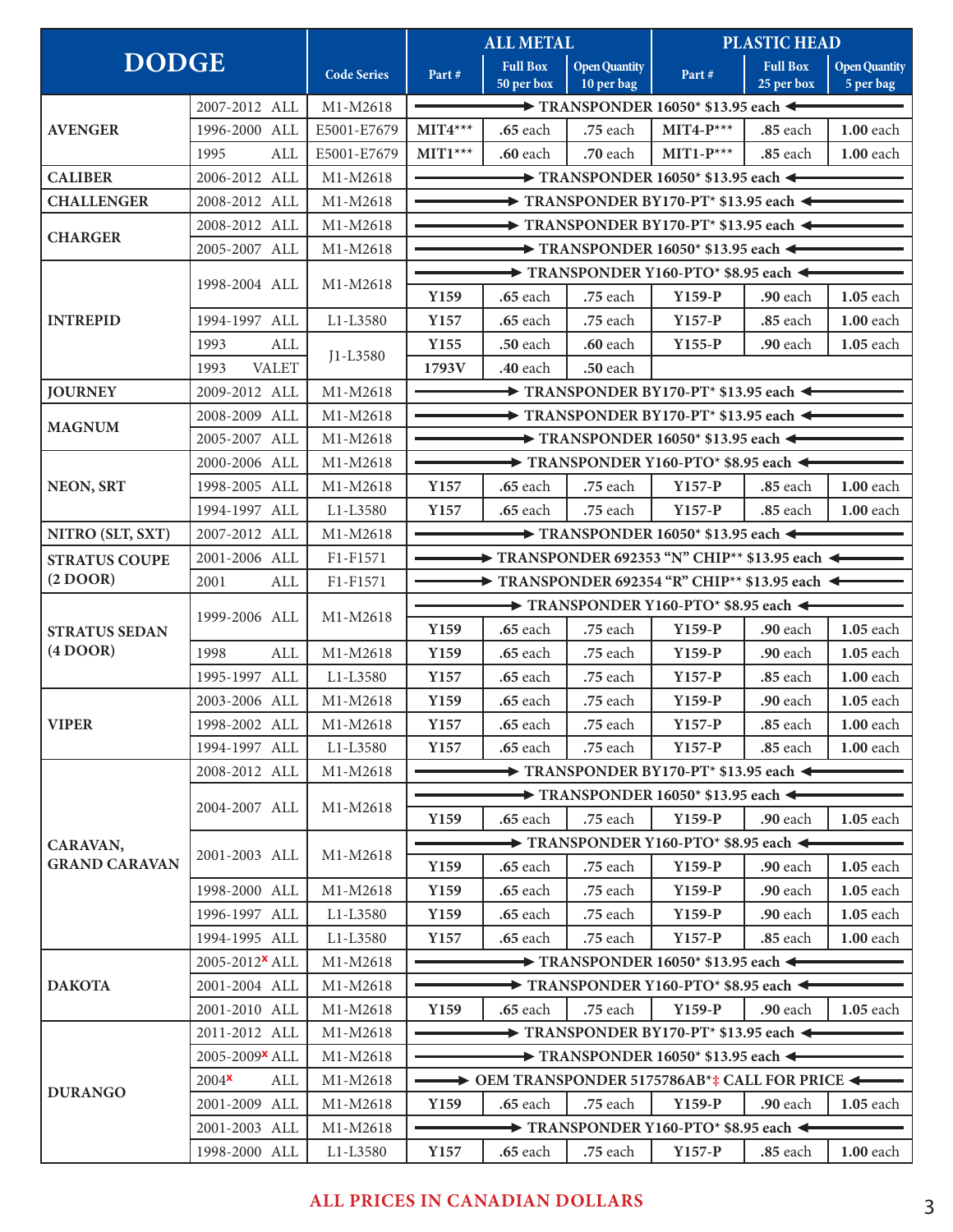| <b>DODGE</b>                                 |                            |                    | <b>ALL METAL</b>                                               |                               |                                    | <b>PLASTIC HEAD</b> |                               |                                   |  |  |
|----------------------------------------------|----------------------------|--------------------|----------------------------------------------------------------|-------------------------------|------------------------------------|---------------------|-------------------------------|-----------------------------------|--|--|
|                                              |                            | <b>Code Series</b> | Part#                                                          | <b>Full Box</b><br>50 per box | <b>Open Quantity</b><br>10 per bag | Part#               | <b>Full Box</b><br>25 per box | <b>Open Quantity</b><br>5 per bag |  |  |
|                                              | 2009-2012 ALL              | M1-M2618           | $\rightarrow$ TRANSPONDER BY170-PT* \$13.95 each $\rightarrow$ |                               |                                    |                     |                               |                                   |  |  |
| <b>RAM PICKUP TRUCKS</b><br>1500, 2500, 3500 | 2006-2010 <sup>x</sup> ALL | M1-M2618           | $\rightarrow$ TRANSPONDER 16050* \$13.95 each $\triangleleft$  |                               |                                    |                     |                               |                                   |  |  |
|                                              | 2002-2005 ALL              | M1-M2618           | TRANSPONDER Y160-PTO* \$8.95 each                              |                               |                                    |                     |                               |                                   |  |  |
|                                              | 2002-2010 ALL              | M1-M2618           | Y159                                                           | <b>.65</b> each               | .75 each                           | $Y159-P$            | <b>.90</b> each               | $1.05$ each                       |  |  |
| <b>FULL SIZE VANS</b>                        | 2001-2004 ALL              | M1-M2618           | Y159                                                           | <b>.65</b> each               | .75 each                           | $Y159-P$            | <b>.90</b> each               | $1.05$ each                       |  |  |
|                                              | ALL<br>1994-2000           | L1-L3580           | Y157                                                           | <b>.65</b> each               | .75 each                           | $Y157-P$            | .85 each                      | $1.00$ each                       |  |  |

\*For Test/Service Key Use Y159 Prices subject to change. Terms of Sale: Net F.O.B. Warehouse<br>\*\*For Test/Service Key Use MIT6  $*$  For 2004 Durangos, we recommend the OEM key #5175786AB  $*$  For 2004 Durangos, we recommend the OEM key #5175786AB

\*\*\*Should be able to substitute MIT1, MIT2 or MIT4 but for cars produced after 5/17/04 you may be able to use the 16050 key.

**<sup>x</sup>**Some models have a remote head key with NO transponder system. To check if a car uses a transponder key, use a regular key to test.

| <b>JEEP</b>                                         |               |                    | <b>ALL METAL</b>                                                           |                               |                                    | <b>PLASTIC HEAD</b> |                               |                                   |  |
|-----------------------------------------------------|---------------|--------------------|----------------------------------------------------------------------------|-------------------------------|------------------------------------|---------------------|-------------------------------|-----------------------------------|--|
|                                                     |               | <b>Code Series</b> | Part#                                                                      | <b>Full Box</b><br>50 per box | <b>Open Quantity</b><br>10 per bag | Part#               | <b>Full Box</b><br>25 per box | <b>Open Quantity</b><br>5 per bag |  |
|                                                     | 1998-2001 ALL | M1-M2618           | $\rightarrow$ TRANSPONDER Y160-PTO* \$8.95 each <                          |                               |                                    |                     |                               |                                   |  |
| <b>CHEROKEE</b>                                     |               |                    | Y <sub>159</sub>                                                           | <b>.65</b> each               | .75 each                           | $Y159-P$            | <b>.90</b> each               | $1.05$ each                       |  |
|                                                     | 1994-1997 ALL | L1-L3580           | Y157                                                                       | <b>.65</b> each               | .75 each                           | $Y157-P$            | <b>.85</b> each               | <b>1.00</b> each                  |  |
| <b>COMMANDER</b>                                    | 2008-2010 ALL | M1-M2618           | TRANSPONDER BY170-PT* \$13.95 each                                         |                               |                                    |                     |                               |                                   |  |
|                                                     | 2005-2007 ALL | M1-M2618           | $\blacktriangleright$ TRANSPONDER 16050* \$13.95 each $\blacktriangleleft$ |                               |                                    |                     |                               |                                   |  |
|                                                     | 2008-2012 ALL | M1-M2618           | $\rightarrow$ TRANSPONDER BY170-PT* \$13.95 each $\triangleleft$           |                               |                                    |                     |                               |                                   |  |
| <b>GRAND</b>                                        | 2005-2008 ALL | M1-M2618           | $\rightarrow$ TRANSPONDER 16050* \$13.95 each $\triangleleft$              |                               |                                    |                     |                               |                                   |  |
| <b>CHEROKEE</b>                                     | 1998-2004 ALL | M1-M2618           | $\blacktriangleright$ TRANSPONDER Y160-PTO* \$8.95 each <                  |                               |                                    |                     |                               |                                   |  |
|                                                     | 1994-1998 ALL | L1-L3580           | Y157                                                                       | .65 each                      | .75 each                           | $Y157-P$            | .85 each                      | $1.00$ each                       |  |
|                                                     | 2005-2012 ALL | M1-M2618           | $\blacktriangleright$ TRANSPONDER 16050* \$13.95 each $\blacktriangleleft$ |                               |                                    |                     |                               |                                   |  |
| <b>LIBERTY</b>                                      | 2002-2004 ALL | M1-M2618           | $\rightarrow$ TRANSPONDER Y160-PTO* \$8.95 each $\triangleleft$            |                               |                                    |                     |                               |                                   |  |
|                                                     | 2002-2004 ALL | M1-M2618           | Y157                                                                       | <b>.65</b> each               | .75 each                           | $Y157-P$            | .85 each                      | $1.00$ each                       |  |
| <b>WRANGLER,</b><br>COMPASS ('07),<br>PATRIOT ('07) | 2006-2012 ALL | M1-M2618           | $\rightarrow$ TRANSPONDER 16050* \$13.95 each $\leftarrow$                 |                               |                                    |                     |                               |                                   |  |
|                                                     | 1998-2005 ALL | M1-M2618           | TRANSPONDER Y160-PTO* \$8.95 each                                          |                               |                                    |                     |                               |                                   |  |
|                                                     |               |                    | Y <sub>159</sub>                                                           | <b>.65</b> each               | .75 each                           | $Y159-P$            | <b>.90</b> each               | $1.05$ each                       |  |

\*For Test/Service Key Use Y159 Prices subject to change. Terms of Sale: Net F.O.B. Warehouse



**Y149** Box(50) **.50 each** Bag(10) **.60 each**



**Y152** Box(50) **.50 each** Bag(10) **.60 each**



**Y153** Box(50) **.50 each** Bag(10) **.60 each**



**Y153C** Box(50) **.50 each** Bag(10) **.60 each**



## **ALL PRICES IN CANADIAN DOLLARS**

Howard Keys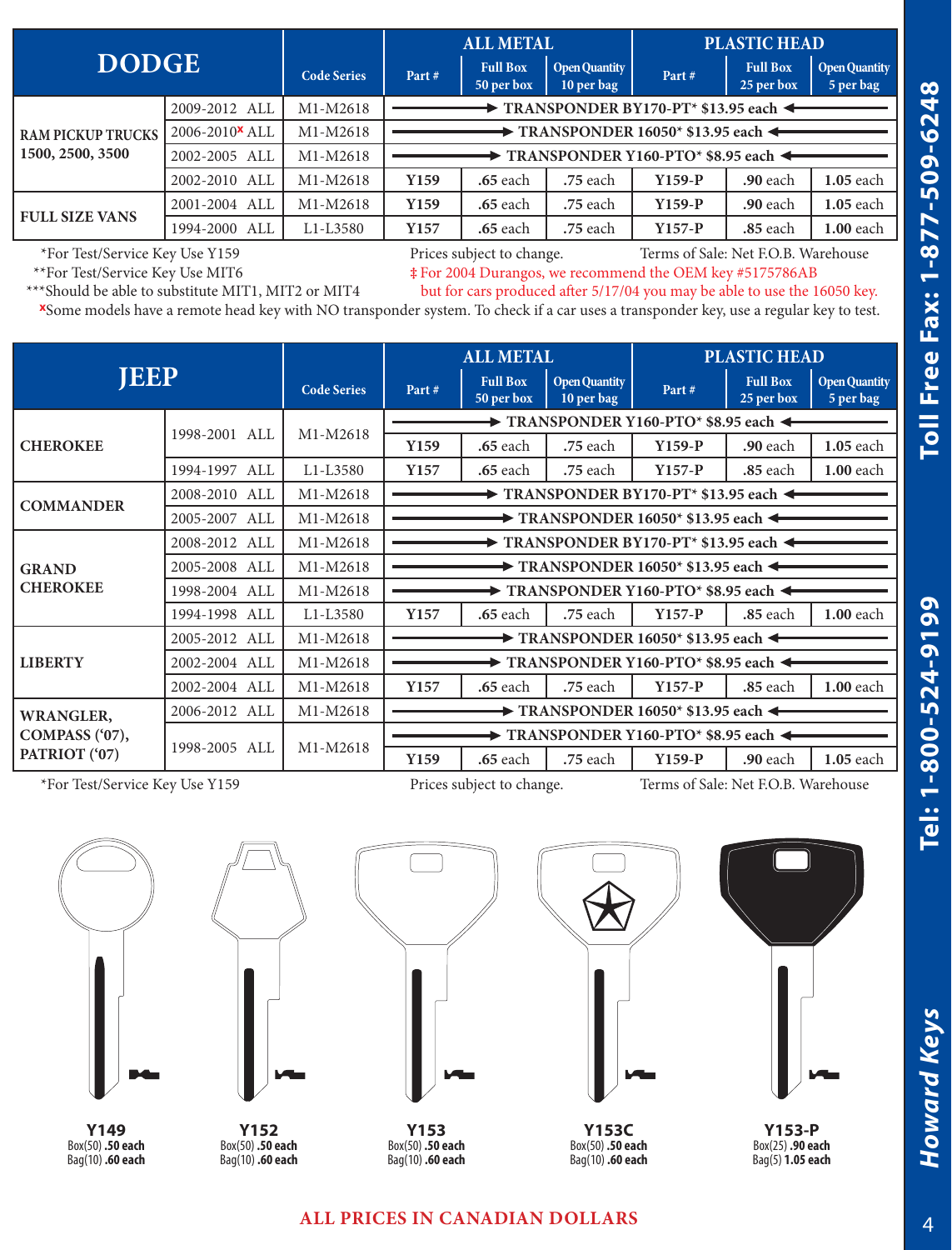

**ALL PRICES IN CANADIAN DOLLARS**